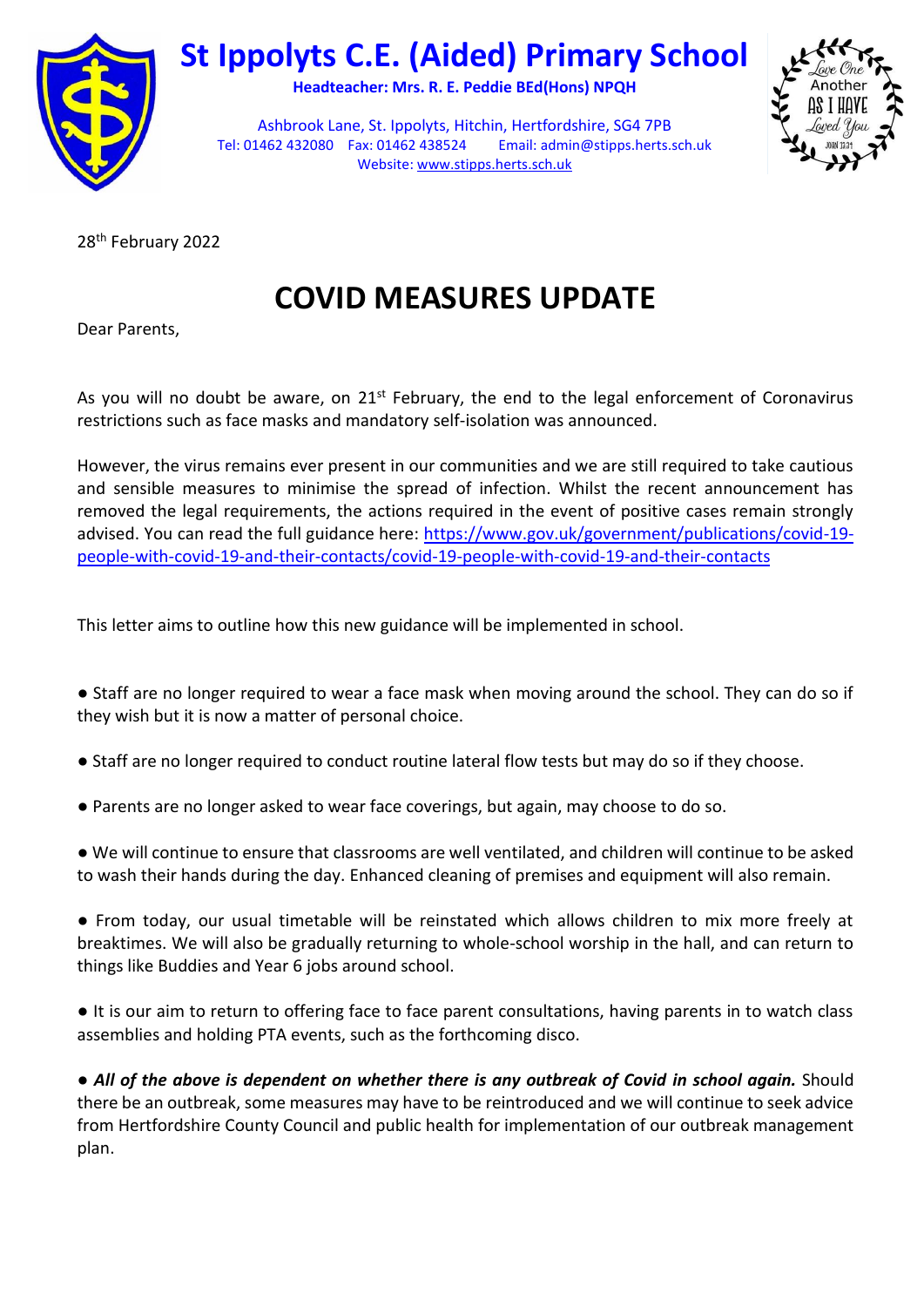## **If children show any symptoms whilst they are in school we will still be sending them home.**

The government guidance says:

● Anyone with symptoms should take a PCR test, stay at home and follow government guidance if positive.

● People who have tested positive will continue to be advised to stay at home for five full days and then receive two negative test results on consecutive days before returning to their workplace or setting.

● No longer ask fully vaccinated close contacts and those aged under 18 to test daily for 7 days, and remove the legal requirement for close contacts who are not fully vaccinated to self-isolate.

● Anyone with one or more symptoms of coronavirus - a high temperature, a new continuous cough; or a loss or change in sense of smell or taste - should self-isolate and book a test or call 119.

## **The following information is taken from the document listed at the beginning of this letter:**

## **If you have COVID-19, stay at home and avoid contact with other people**

If you have COVID-19 you can infect other people from 2 days before your symptoms start, and for up to 10 days after. You can pass on the infection to others, even if you have mild symptoms or no symptoms at all. If you have COVID-19 you should stay at home and avoid contact with other people.

You should:

- not attend work. If you are unable to work from home, you should talk to your employer about options available to you. You may be eligible for [Statutory Sick Pay](https://www.gov.uk/statutory-sick-pay)
- ask friends, family, neighbours or [volunteers](https://www.gov.uk/government/publications/covid-19-people-with-covid-19-and-their-contacts/covid-19-people-with-covid-19-and-their-contacts#volunteers) to get food and other essentials for you
- not invite social visitors into your home, including friends and family
- postpone all non-essential services and repairs that require a home visit
- cancel routine medical and dental appointments. If you are concerned about your health or you have been asked to attend an appointment in person during this time, discuss this with your medical contact and let them know about your symptoms or your test result
- if you can, let people who you have been in close contact with know about your positive test result so that they can follow this guidance

Many people will no longer be infectious to others after 5 days. You may choose to take an LFD test from 5 days after your symptoms started (or the day your test was taken if you did not have symptoms) followed by another LFD test the next day.

If both these test results are negative, and you do not have a high temperature, the risk that you are still infectious is much lower and you can safely return to your normal routine.